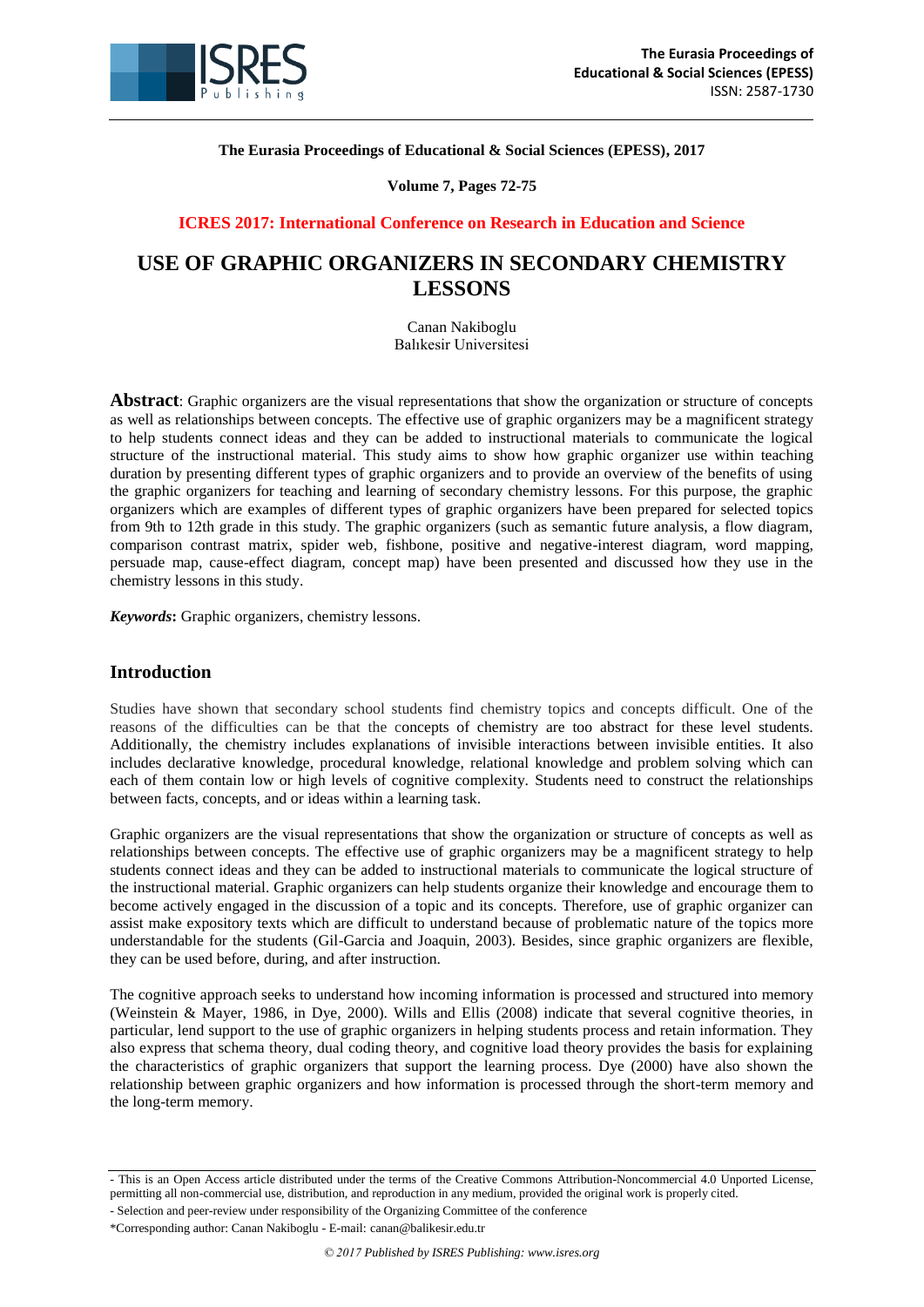#### **The Aim of the Study**

It is important to employ graphic organizers in the high school chemistry lessons to help students better understand abstract chemistry concepts and to construct the concepts each other in a meaningfully way in their cognitive structure. This study aims to show how graphic organizer can use within secondary chemistry teaching duration by presenting different types of graphic organizer examples and to provide an overview of the benefits of using the graphic organizers for teaching and learning of secondary chemistry lessons.

# **Methods**

#### **The preparation of the graphic organizers, their types and selection of the chemistry topics**

When the literature about graphic organizers is examined, it is seen that there are a variety of shapes and forms of graphic organizers. The shape of the graphic organizer varies depending on the content of the instruction and its purpose. In this study ten graphic organizers as semantic future analysis, flow diagram, comparison contrast matrix, spider web, fishbone, positive and negative-interest diagram, word mapping, persuade map, cause-effect diagram, and concept map have been selected and prepared for so many topics placed in 9<sup>th</sup>, 10<sup>th</sup>, 11<sup>th</sup>, and 12<sup>th</sup> grade chemistry courses.

While preparing the graphic organizer, some points have been taken into consideration in the selection of chemistry subjects. First of all, it has been paid attention that it is the most suitable graphic organizer for the selected chemistry topic. Later, chemistry topics and concepts that abstract chemistry concepts or subjects students are difficult to understand are chosen. The graphic organizers and their subjects are: word map about electron, semantic future analysis about elements of periodic table, flow diagram about type of elements, comparison contrast matrix about nuclear energy, spider map about intermolecular forces, fishbone about galvanic cell, positive and negative-interest diagram about acids, persuade map about states of matter, causeeffect diagram about environmental pollution, and concept map about atom. Only three examples from aforementioned graphic organizers have been presented in this study.

# **Results And Findings**

Some of the graphic organizers are explained below briefly and several examples are presented.

### **Word Map/Concept Definition Map**

Students use critical thinking skills and prior knowledge to make connections among new words in this word map graphic organizer. Word maps are especially useful for abstract concepts and academic words. They help the student build upon prior knowledge and visually represent new information. An example word map concerning electron was presented in Figure 1.



Figure 1. A word map graphic organizer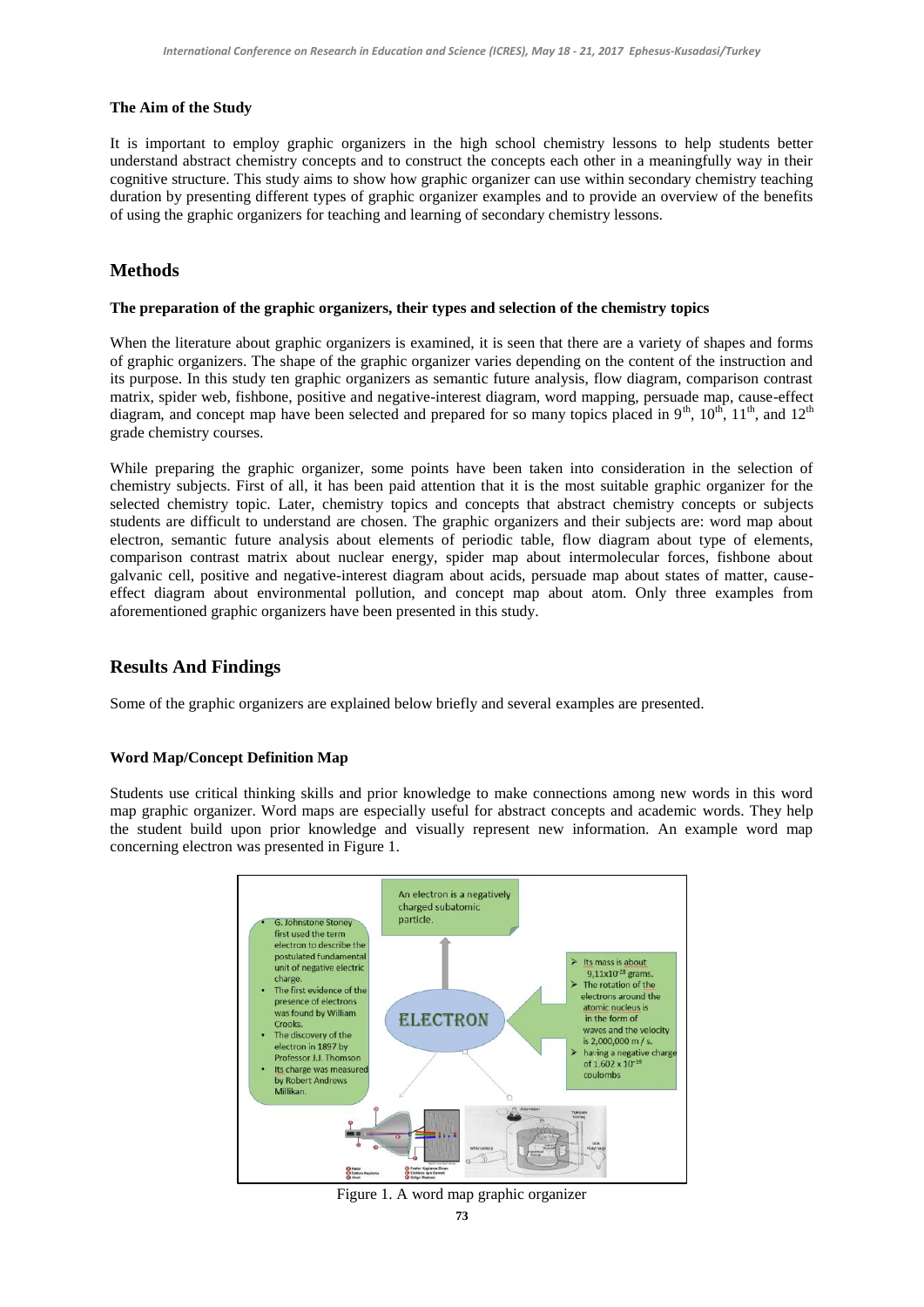#### **Semantic Feature Analysis Table**

The semantic feature analysis table uses a grid to help kids explore how sets of things are related to one another. By completing and analyzing the grid, students are able to see connections, make predictions and master important concepts. This strategy enhances comprehension and vocabulary skills. Semantic feature analysis can be used, when the task is comparing characteristics among a group of items (Graphic Organizers, 2010). In this study, a semantic feature analysis which has been prepared for the topic "elements of periodic table" placed in 9<sup>th</sup> and  $11<sup>th</sup>$  grade chemistry curriculum is shown in Figure 2.

#### **Flow Diagram**

Use a flow diagram to show the progression of ideas, thoughts, or steps in a subject or an experiment. In flow diagrams, logic steps that need to be followed for the solution of any problem are expressed visually as symbols or symbols. An example flow diagram has been prepared for Periodic Table topic and shown in Figure 3.



#### **Spider Map**

A spider map is a brainstorming or organizational tool that provides a visual framework for students to use. They can be used to show different aspects of a central idea and the supporting evidence for each of the aspects. For this reason, a spider map has a main idea or topic in the center, or the body, of the diagram. Each detail or subtopic associated with the main idea has its own leg, or branch, surrounding the main idea.

#### **Compare and Contrast Chart**

Comparing and contrasting things is a vital skill that students need to develop during elementary and middle school. Using a compare and contrast chart will help students engage in deep thinking in comparing two concepts, and learn how to use a graphic organizer to visualize likeness and differences between two things. There are lots of designs that can be used for comparing and contrasting.

#### **Persuasion Map**

The Persuasion Map enables students to map out their arguments for a persuasive essay or debate (URL-1). Students begin by determining their goal and write their goal in the first box. They then identify three reasons to support their argument and write their reasons in the next boxes. Finally, they list facts and examples in branching boxes.

#### **Cause and Effect Diagram/ Fishbone Diagram**

The Cause and effect diagram, also sometimes called the "fishbone" diagram, is a tool for discovering all the possible causes for a particular effect. (URL-2). This diagram can also help in brainstorming to identify possible causes of a problem and in sorting ideas into useful categories.